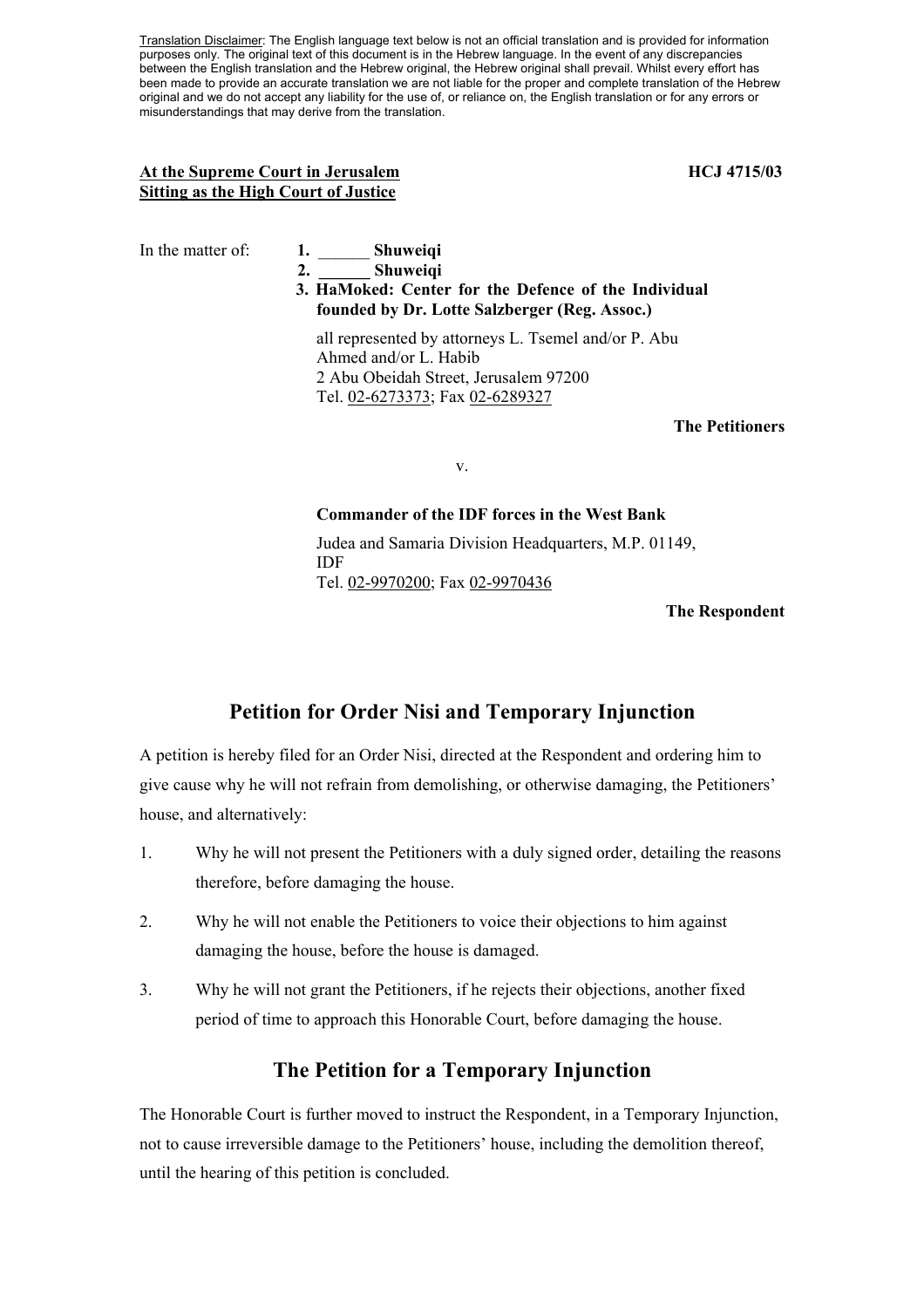# **The grounds for the petition are as follows:**

# **Introduction**

- 1. a. This petition concerns the fate of a residential house in the City of Hebron, in which twenty-six persons reside.
	- b. The Respondent's authority to exercise a sanction of confiscating, sealing or demolishing a house is found in the Defence (Emergency) Regulations, 1945. Extensive case law by this Honorable Court has defined the framework for the Respondent's discretion when exercising his authority, the proper proceeding for exercising the authority and the scope of judicial review. The Petitioners shall claim that in the case before us, the Respondent is acting in deviation from these precedents. In a hasty and stealthy act, without hearing the relevant persons, and without basing his decision on all of the facts, the Respondent might order a severe and grave act, which would leave many persons without shelter.

#### **The Parties**

- 2. Petitioner 1 is the mother of Petitioner 2, and the wife of \_\_\_\_\_\_\_\_ Shuweiqi, who has been arrested by Israel as specified below.
- 3. Petitioner 2 is the son of the detainee \_\_\_\_\_\_\_\_\_\_ Shuweiqi, 37 years old, married and the father of 5 children.
- 4. Petitioner 3 is a registered association, which has engaged for many years in the protection of human rights in the territories occupied by the IDF in the West Bank and in the Gaza Strip.
- 5. The Respondent, Commander of the IDF forces in the West Bank, holds the territories in which the house is located under belligerent occupation, and bears the duties and rights conferred upon him in this capacity by international law. The Respondent is also a "military commander" pursuant to the Defence (Emergency) Regulations, 1945. In this capacity, he has the authority to issue confiscation, sealing and demolition orders pursuant to Regulation 119 of the said Regulations.

#### **The Facts**

6. **Approximately ten days ago, Captain Yaron from the GSS [General Security Service] arrived close to the Petitioners' house, accompanied by about four army Jeeps. He met one of the residents of the house, the son \_\_\_\_\_\_\_, and told him,**  *inter alia***, that the house would be** *demolished soon***, that he advised them to** 

2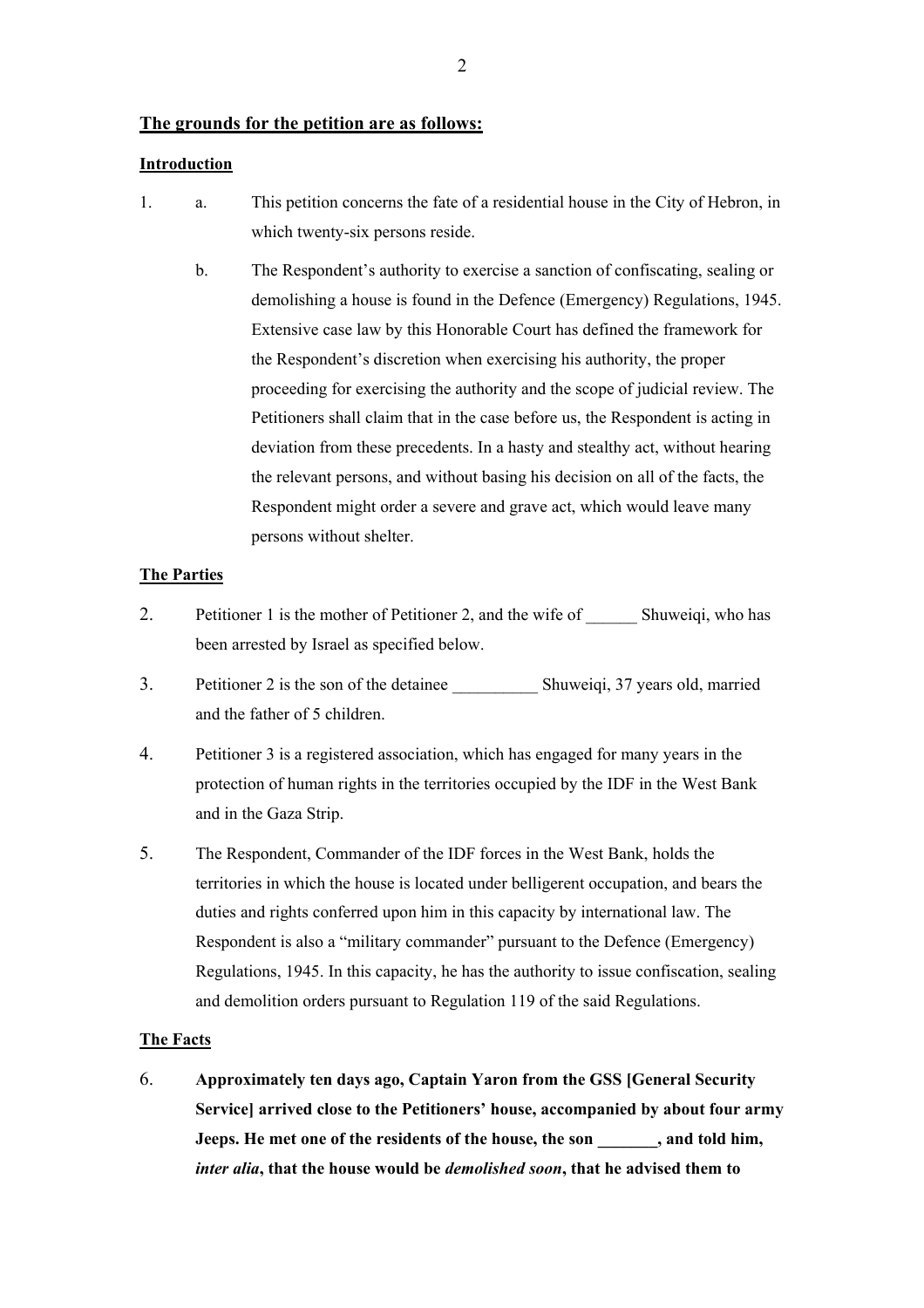**vacate it, and that he did not understand how it had not been demolished until then.**

- 7. The family has no certain knowledge of the reason for the threat to demolish the house. All that is known is that the father of the family, Shuweiqi, was arrested on 14 March 2003, and is standing trial at the Military Court in Bet El, although the precise charges against him are unknown to them. The father's arrest is probably related to the fact that his daughter's husband is wanted by Israel.
- 8. It is important to state, already at this point, that *the security forces visited the family's house approximately three times over the last few months: first on 15 September 2002, on which occasion they searched the house for six hours; then on 19 February 2003, when they fired shots inside the house, threw bombs and ruined the contents of the house and the furniture, and ultimately, when they did not find what they were looking for, the GSS man Captain Hakim apologized for the "inconvenience"; and finally on 14 March 2003, at which time they broke the windows of the house, conducted a search which included beating one of the sons, and arrested the father.* This fact categorically precludes any possible claim of prior notice not being given due to the fear of the house "being booby-trapped". The fact is that on prior occasions the army knew how to reach the house alone, without fear, *and no claim should be raised regarding any impediment barring a right of hearing to be granted before the demolition is performed*.

# **Exhaustion of Administrative Remedies:**

9. On 21 May 2003, at 16:10 or thereabouts, oral and fax communications were made with the Office of the Legal Advisor to the Judea and Samaria Region. A copy of the fax is attached hereto as Exhibit A.

The undersigned asked that prior notice be given of any intention to damage the house, in order to enable a lawful objection and an appeal to the court.

On 25 May 2003, Mr. Timor Passo gave oral notice that as of now, there is no intention of damaging the house, and that when such intention is formed, the Respondent will act in accordance with the principles set forth in the case law. Mr. Passo agreed to allow the undersigned until 10:00 on 27 May 2003 to approach this Honorable Court.

# **The house**:

10. The house which is the subject matter of this petition (hereinafter: the house) has three floors, a ground floor containing storerooms, and two floors with 5 residential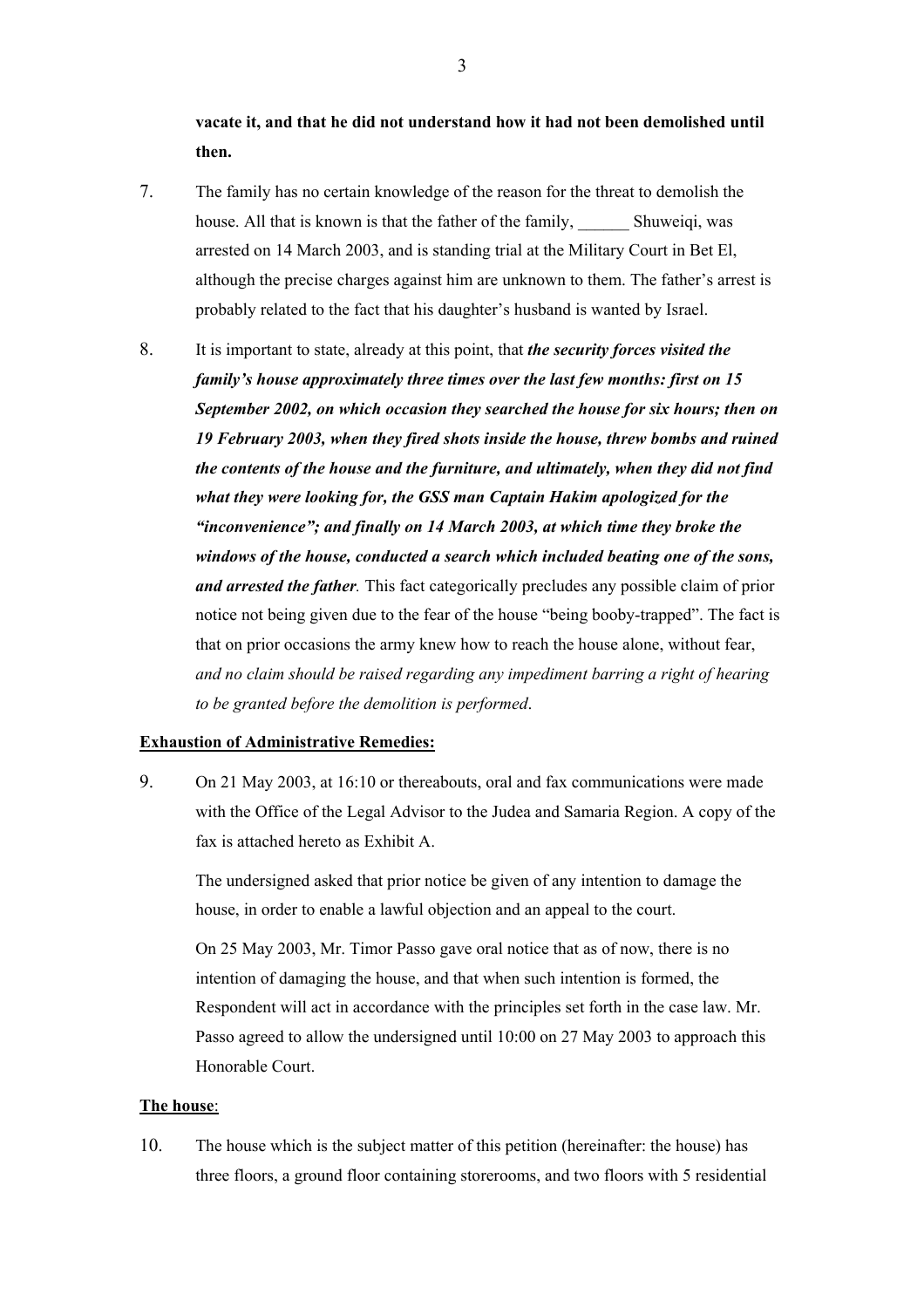apartments. The area of each floor is approximately 300 [square] meters, and near the house there is land, on an area of approximately one half dunam, on which fruit trees are planted.

- a. The ground floor is used for storerooms, in which chickens, goats and so forth are raised.
- b. On the first floor there are three apartments, in one of which resides the son \_\_\_\_\_\_\_\_\_, 35 years old with a clean record, with his wife and four children. In this apartment there are two bedrooms, a living room, a kitchen and a restroom.
- c. In the second resides the son  $\qquad \qquad$ , 28 years old with a clean record, with his wife and two children. In this apartment there is one bedroom, a living room, a kitchen and a restroom.
- d. In the third apartment resides the son 27 years old with a clean record, with his wife and daughter. In this apartment there is one bedroom, a living room, a kitchen and a restroom.
- e. There are two apartments on the second floor. In one apartment resides the father of the family, A., who is 58 years old, married and the father of twelve children, with his wife, Petitioner 1, and their four children. He has been unemployed for three years and has a clean record.
- f. In the second apartment resides Petitioner 2, who is 37 years old, with his wife and five children. He works as a construction worker, and has a clean record.

#### **In total, the house shelters 26 people!**

b. [*sic*] It should be noted that the expenses for the construction of the house were incurred as follows:

Initially, part of the first floor was built before the 1967 war. The family continued the construction in the 1990s and finished the construction of the house in 1995, with each son investing of his own money in building his apartment, and each one of the sons owning, in fact, his apartment.

#### **Adjacent houses:**

It is important to note that in close proximity to the house which is the subject matter of the petition, there are houses that are located approximately ten meters away from the house which is the subject matter of the petition.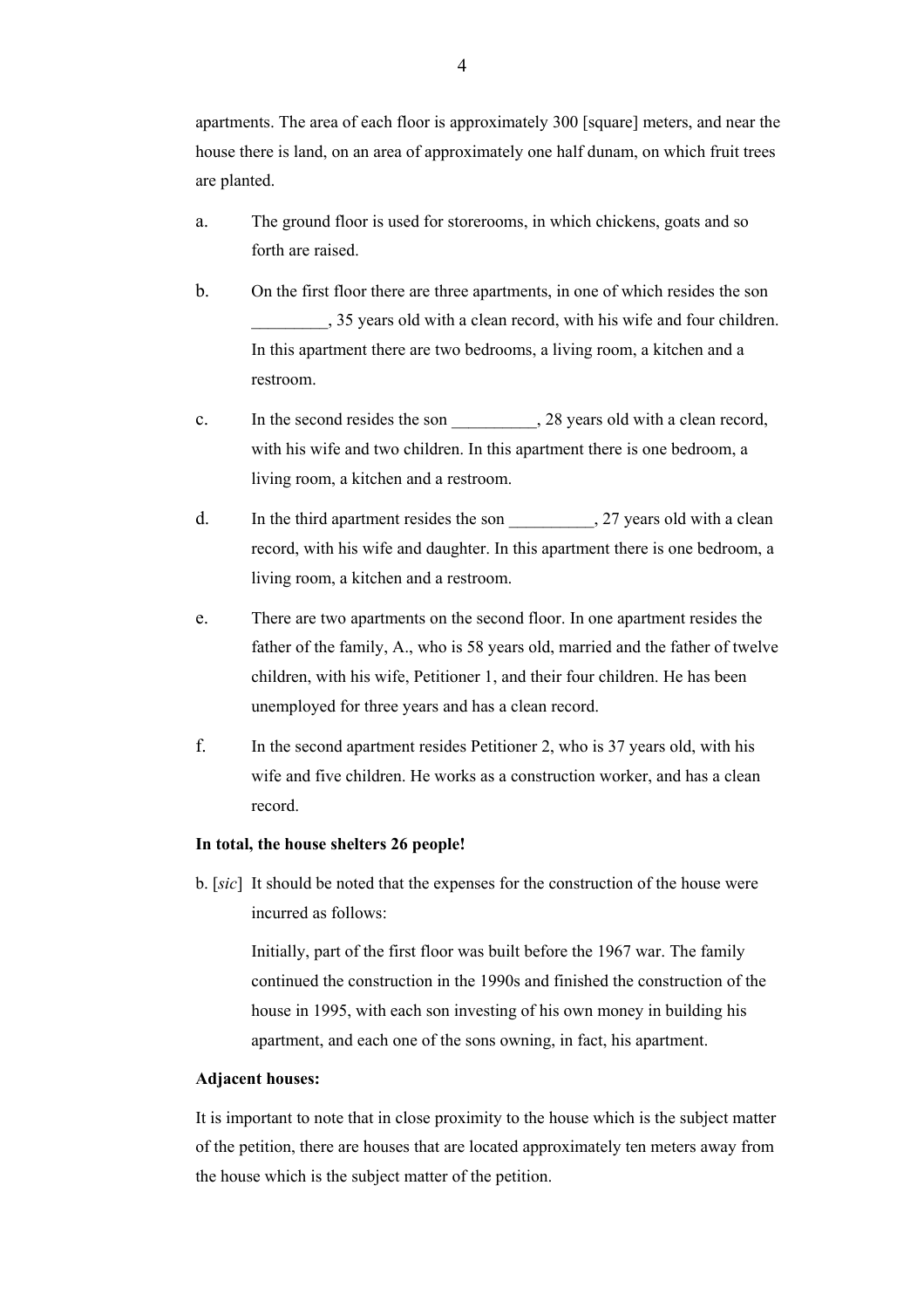11. Experience shows that the Respondent could demolish the house without any prior notice, as has happened in the past, and despite prior communications on the matter, and this petition is filed in view thereof. This fact gives rise to the fear that the Respondent intends to demolish also the Petitioner's house without giving prior notice and without affording the opportunity to object to the actual demolition and to the scope, nature and objective thereof.

# **The Legal Argumentation**

## **The right to be heard**

- 12. The right to be heard is one of the fundamental rules of natural justice. "Its origin and foundation are rooted in Jewish heritage from time immemorial, and the sages of Israel regarded it as the most ancient fundamental right in human culture" (the opinion of the Deputy Chief Justice M. Elon in HCJ 4112/90 *The Association for Civil Rights in Israel v. GOC Southern Command*, *Piskei Din* 44(4) 626, 637). It is well established in Israeli law that a person's property (as well as his status, reputation, etc.) may not be prejudiced without giving him the right to voice his claims. In its full scope, the right to be heard includes a notice to the effect that the authority is contemplating a decision that would prejudice such person; a specification of the authority's reasons and considerations; a presentation of the evidence underlying the authority's intention; and the granting of an opportunity to the injured person or his attorney to raise arguments in writing or orally, including presenting evidence and examining witnesses on their behalf.
- 13. The objective of a hearing is twofold: First, it is a primary principle of procedural fairness. A person's right to voice his claims before he is injured, even when he appears to be unable to shake the authority's considerations, derives from the recognition of his human dignity. Second, the hearing contributes to the quality of the administrative authority's decision. Through the hearing, the relevant person can draw the authority's attention to considerations and facts which it did not previously have before it. He may shed new light on the facts. The hearing is an important dam against unfounded or erroneous decisions.
- 14. In HCJ 358/88 *The Association for Civil Rights in Israel v. GOC Central Command* (hereinafter: the Association for Civil Rights Judgment), this Honorable Court was required to apply the hearing to the Respondent's authorities pursuant to Regulation 119 of the Defence (Emergency) Regulations, 1945. The Court ruled that: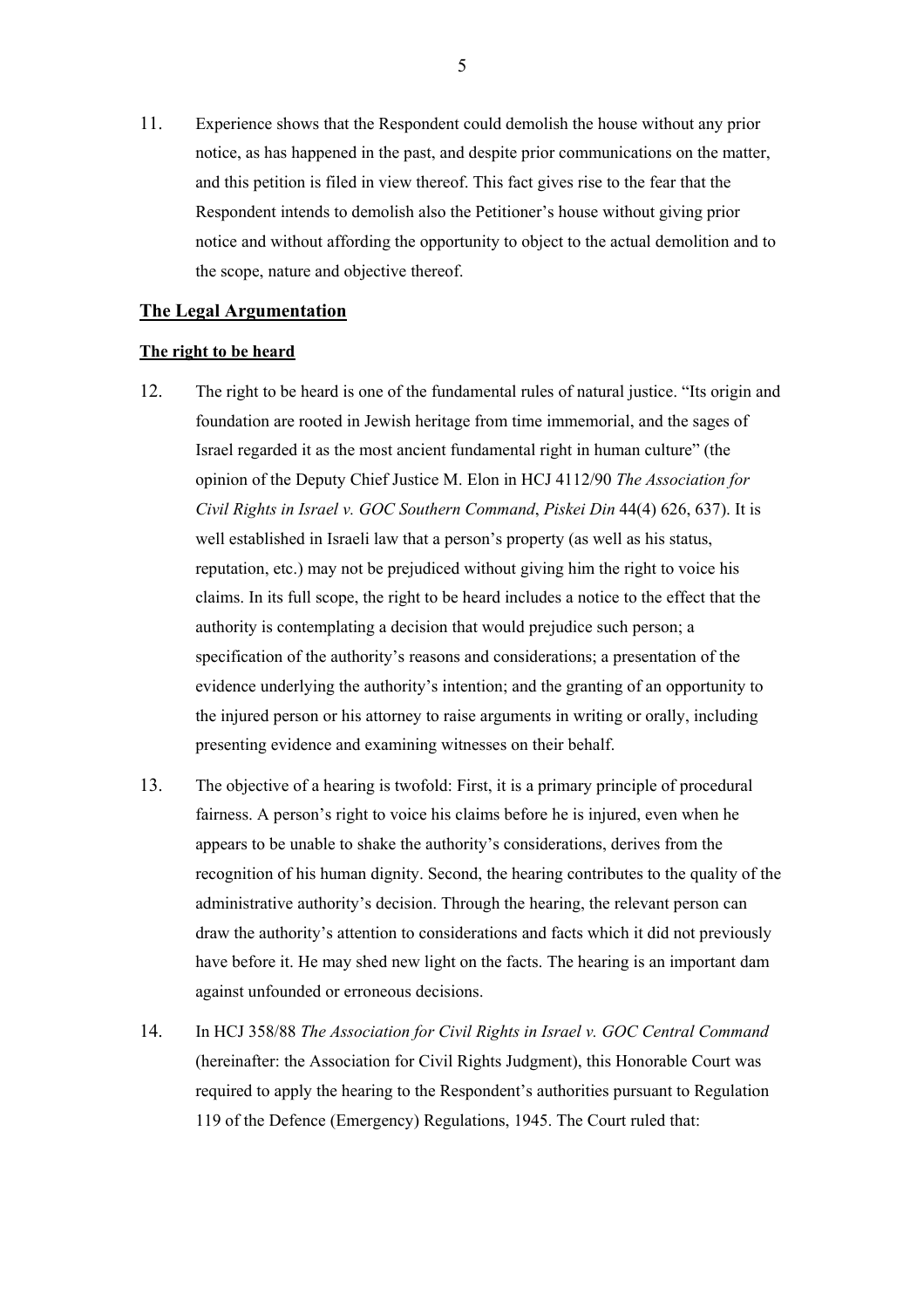- **(A) … except for matters involving militaryoperational needs […] it would be appropriate that an order issued under Regulation 119 should include a notice to the effect that the person to whom the order is directed may select a lawyer and address the Military Commander before implementation of the order, within a fixed time period set forth therein, and that, if he so desires, he will be given additional time after that, also fixed, to apply to this Court before the order will be implemented.**
- **(B) Of course, the State may apply to this Court, in an appropriate case, and request that the hearing in a petition of this type be granted a right of preference.**
- **(C) In urgent situations, the premises can be sealed on the spot, as distinguished from demolition, which is, as stated, irreversible, before the appeal or hearing of the Petition takes place. In the case of an on-the-spot sealing, as stated, notice is to be given to the affected party, clarifying that the right of objection or submitting a petition remains available.** [Translation: Supreme Court web site]

Thus the Court determined the balance between the security interest in the swift and deterring execution of orders pursuant to Regulation 119, and the necessity of holding a hearing in a case of what was described there as a harsh and severe means of punishment, one of the main characteristics of which is the irreversibility thereof.

Needless to note, this precedent has been implemented in practice by the Respondent in the exercise of his authority for twelve years, and also in severe states of emergency such as the period of the attacks of Spring 1996, the Respondent made sure to give the injured parties sufficient time to arrange for representation and to deliver objections, and thereafter to approach this Honorable Court. This procedure was once again cemented in this Honorable Court's judgment of 19 March 2002, in HCJ 2264/02 (and in another five petitions) *Mativ et al. v. The IDF Commander in the Gaza Strip* (not yet published). That case concerned the demolition of houses in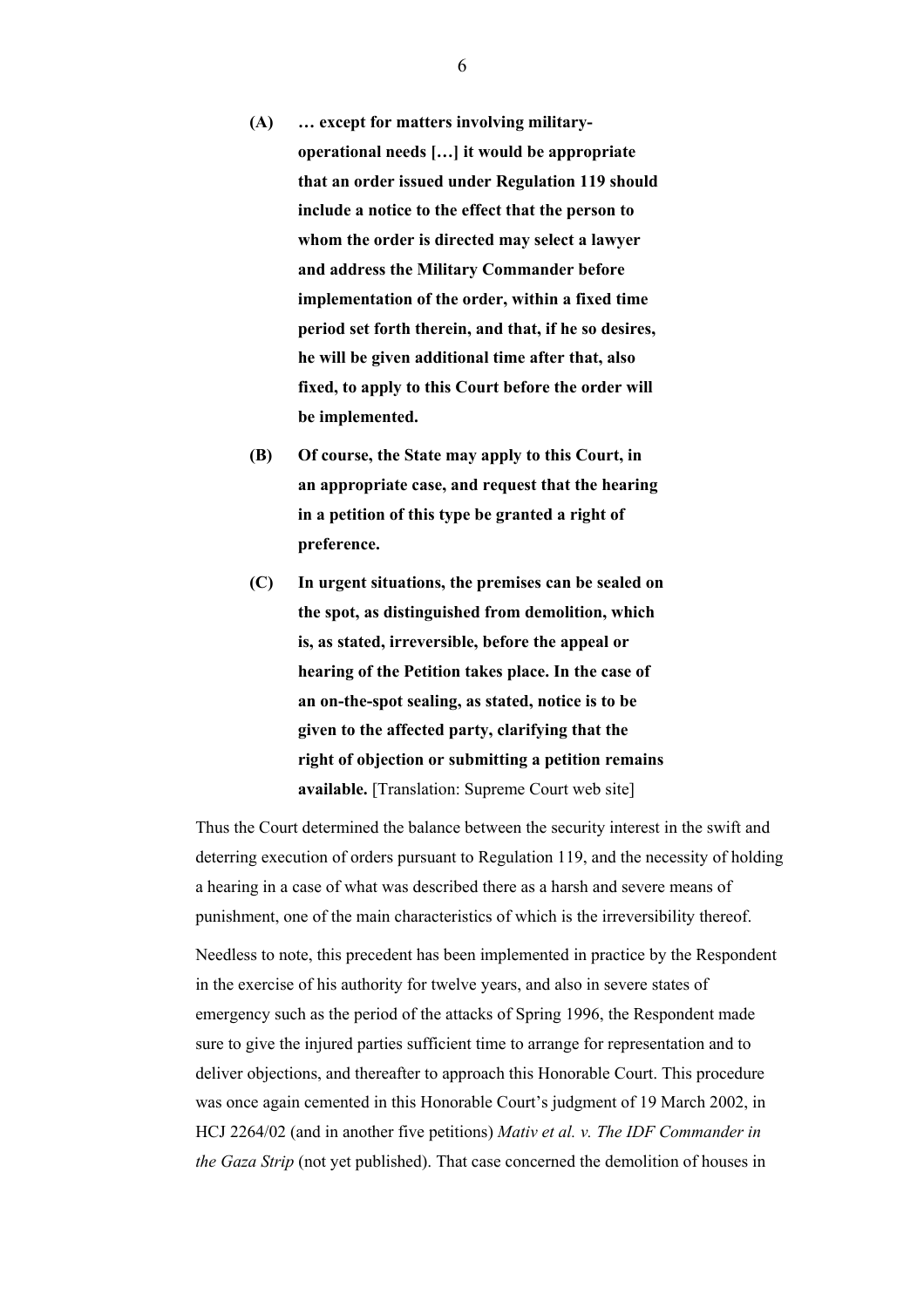the Gaza Strip. At least one of the petitions (HCJ 2329/02) was a general petition, which did not concern the demolition of a particular house, but the general procedure for demolishing houses throughout the Gaza Strip. The State declared that

**If a decision should be made to demolish a house, other than due to operational reasons, an advance notice, with reasons, will be given about the demolition, so as to enable the owners of such house to challenge the demolition decision before the Military Commander; and if the objection is dismissed, no action will be taken to demolish the house for 48 hours after the dismissal of the objection, so as to enable the owners of the house to file a petition with the High Court of Justice.** 

This declaration was the grounds for the withdrawal of the said petitions.

15. Indeed, the right to be heard is not an absolute right, and there are urgent circumstances in which granting the right to a hearing is not realistic. Prof. I. Zamir, in his book *The Administrative Authority* (Jerusalem: Nevo, 1996, p. 806), cites as examples for such situations firefighters, who deem it necessary to break into a house in which a fire is raging, or into an adjacent house, or security forces who demand that a public hall be evacuated due to the fear that a bomb had been placed in it. The judgment in the *Association for Civil Rights* affair also qualifies the hearing duty when "there are military-operational circumstances, in which the conditions of time and place or the nature of the circumstances are inconsistent with judicial review; for example, when a military unit is engaged in an operational action, in which it must clear away an obstacle or overcome resistance or respond on the spot to an attack on army forces or on civilians which occurred at the time, or similar circumstances…" This exception was applied in HCJ 4112/90 *The Association for Civil Rights in Israel v. GOC Southern Command*, *Piskei Din* 44(4) 626). That case concerned the demolition of houses not for reasons of deterrence, but in order to enable military control of a street that was the scene of violent acts against civilians and soldiers, which culminated in a brutal murder. The urgent need for action to protect the lives of passersby prevailed, in that case, over the duty of properly complying with the right to be heard, particularly considering the fact that a certain right to be heard was granted to the local residents, including the possibility of raising their claims before representatives of the army and the legal advisors of the Military Commander who were present on the scene.

7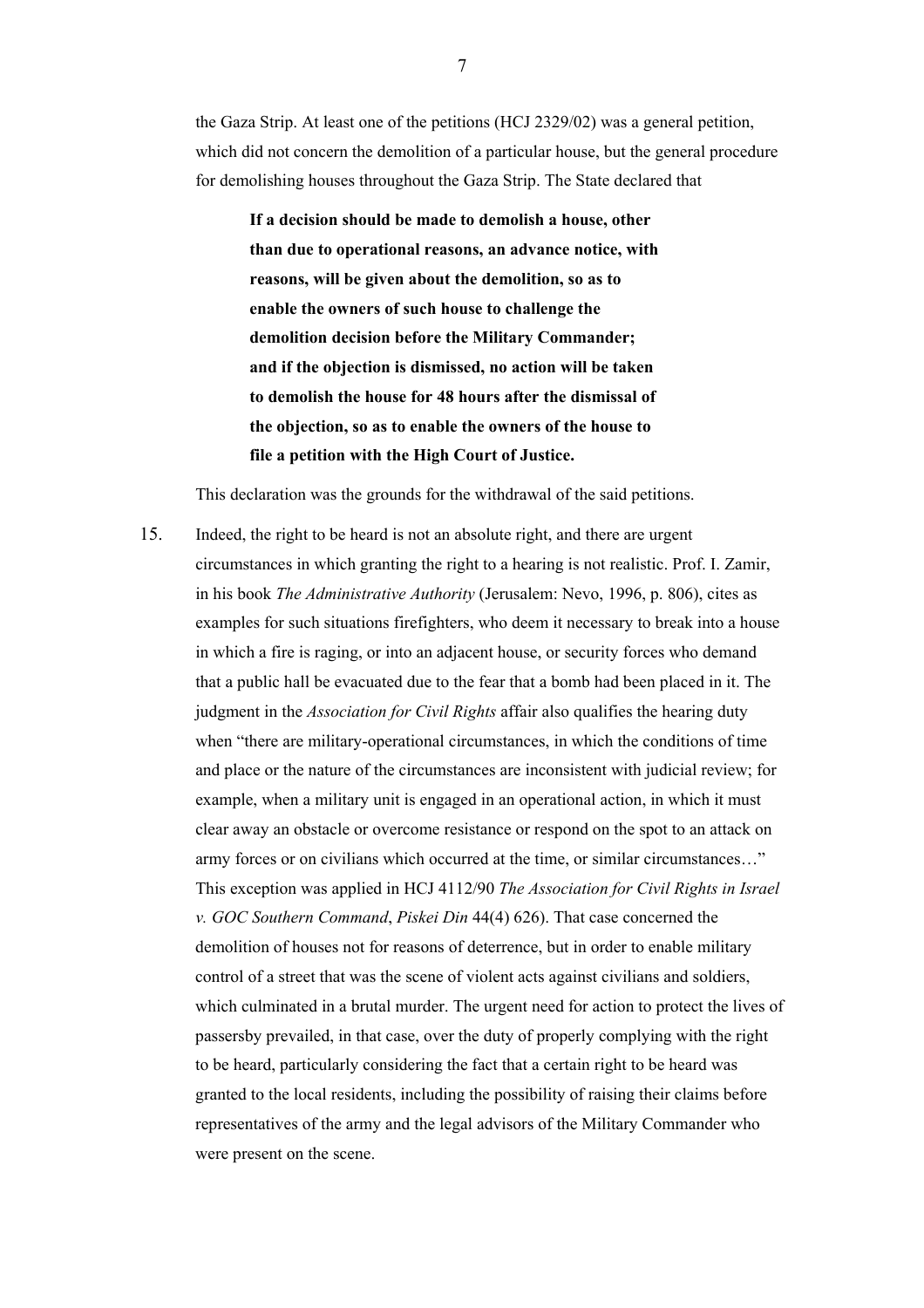16. In our case, neither is the exception in the judgment in the *Association for Civil Rights* affair applicable, nor are the circumstances of HCJ 4112/90 present. The demolition of the house is aimed at effecting general deterrence. It was not designed to meet an urgent military-operational need, or prevent the use of a house which would pose an immediate danger to the lives of passersby. The urgency is no different than that which existed in demolitions of houses such as those discussed in the *Association for Civil Rights* affair, or that were performed over the last 12 years in accordance with the procedure determined therein.

# 17. *The Respondent cannot draw support from HCJ 6696/02. This is, in no way, a case of operational action or of a military act of war. There is no obstacle to giving notice and warning.*

Moreover, nowadays, when **the IDF is the only effective authority and exerts full control over the area, no claim will be heard to the effect that a one-time entry to the area could cause damage if it is known in advance.** Nor will the claim, that has already been raised, that if the demolition will be expected, there is a fear that the houses will be booby-trapped, be heard. Nowadays, it is no secret that the Respondent damages all saboteurs' houses, and if such fear would have been justified, we would have found several dozen booby-trapped houses awaiting the demolishers, which is not the case, nor is there any precedent for the aforesaid. *The fact is that Captain Yaron came to the family members and notified them of the intention to damage the house, without any fear for his well-being!*

### **Absence of an order**

18. Alongside the lack of a hearing, the intention of demolishing the house is tainted by another defect, which concerns the fundamental principles of proper administration. The Petitioners were given no order – either verbal or in writing – specifying the Respondent's decision regarding their house. In the absence of an order, the Petitioners do not know whether an order was issued to damage the house pursuant to the Defence Regulations, the extent of the damage determined and which instructions accompanied the principal order, if any. It is doubtful whether the Respondent even issued such a methodical order, to guide the soldiers carrying out the task. In such a state of affairs, "one will neither know, nor be able to know, what is permitted and what is not, and therefore he cannot be required to be law-abiding and not to commit an unlawful act" (as ruled by this Honorable Court in a similar context in the early years of the State – HCJ 220/51 *Asslan et al. v. The Military Governor of the Galilee*,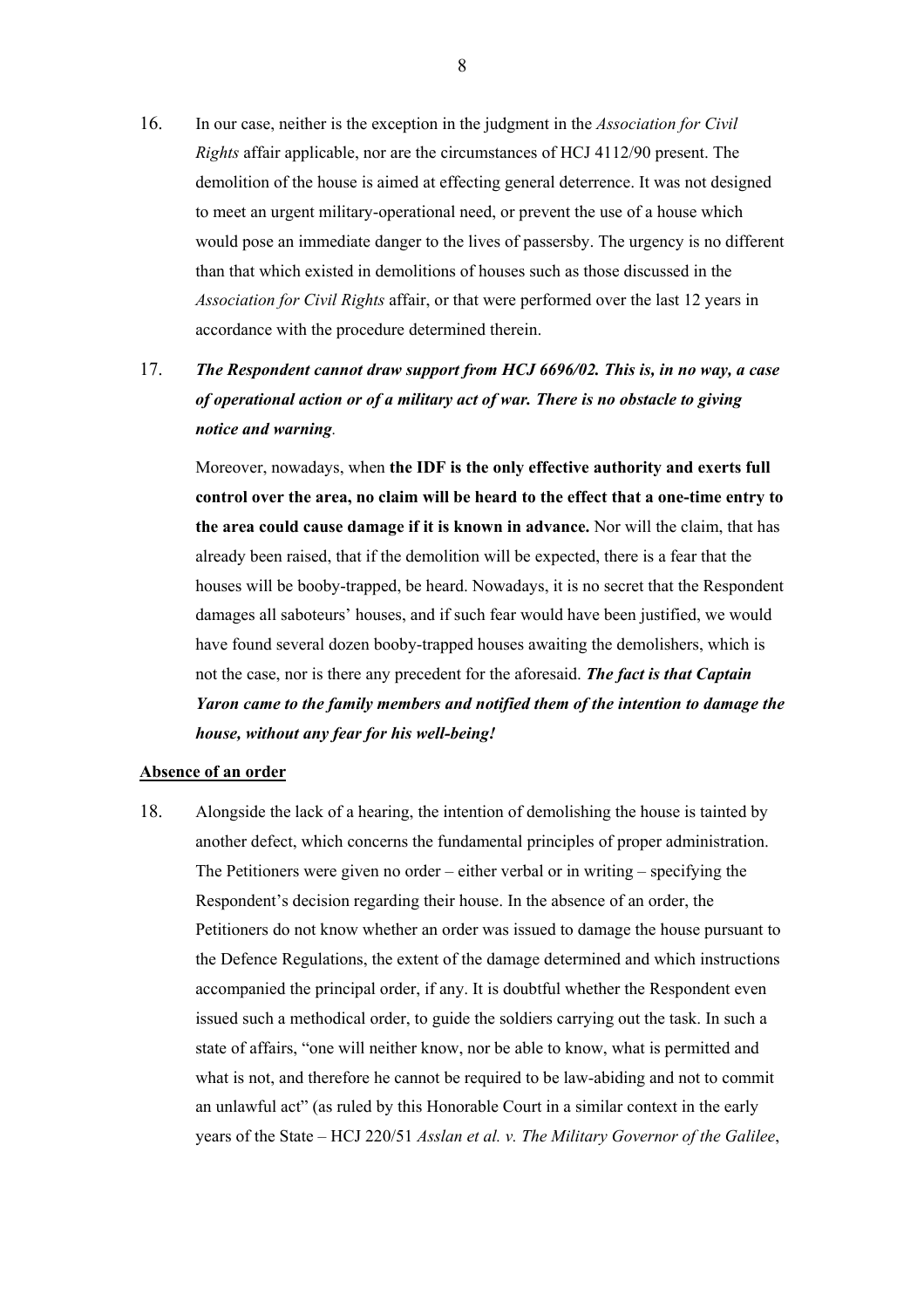*Piskei Din* 5, 1480, 1487). In addition, issuing the order in writing provides further assurance that the decision has been weighed

19. The duty of publishing the order so that it comes to the attention of the relevant persons is fixed in Article 6 of the Proclamation on the Administration of Rule and Justice (West Bank Region) (No. 2), 5727-1967:

# **A proclamation, order or notice on my behalf** *will be published* **in any way I deem fit** (emphasis added, Y.W.).

The Military Commander may not issue orders clandestinely, but is required to publish the same. Even though, according to Article 1 of the Order Regarding Defence Regulations (Judea and Samaria) (No. 378), 5730-1970, "any order may be issued orally", even then "the authority issuing the order will cause the notice on its taking effect to be given as early as possible and in such manner as it shall deem fit".

This Honorable Court has emphasized that "the rules of proper administration prescribe that even though orders may be issued orally, when the urgency passes and if justified, an order should be given in writing" (HCJ 469/83 *National United Bus Company et al. v. The Minister of Defence et al., Takdin Elyon* 92 (2) 1477).

# **Defects in the establishment of the factual foundation**

- 20. In a grave decision such as this, of the demolition of a house, it is essential for the Respondent to rely on true facts, which are founded upon the proper gathering and review of information (HCJ 802/89 *Nasman v. The IDF Commander in the Region, Piskei Din* 44 (2) 601). On what factual information the Respondent is basing his intention the Petitioners do not know, since they were given no written order with reasons. However, the Respondent's ability to establish a factual foundation which would enable him to weigh the considerations which he is required by case law to weigh is doubtful, due to the absence of military presence in the area of the house; and in the lack of a hearing, the Respondent has before him no data on the structure of the house, on the potential danger to nearby buildings, or on the number, identity and special circumstances of the inhabitants of the house.
- 21. In addition, since it is presumable that the cause for damaging the house is the arrest of members of the family as aforesaid, the Petitioners shall claim that *the use of this sanction should not be allowed while the detained father has not yet been convicted*. The use of this sanction at this stage is unlawful, and the Petitioners shall claim that the Respondent should wait until the detainees are convicted of the charges against them. Any earlier infliction of damage would, in fact, be passing judgment on the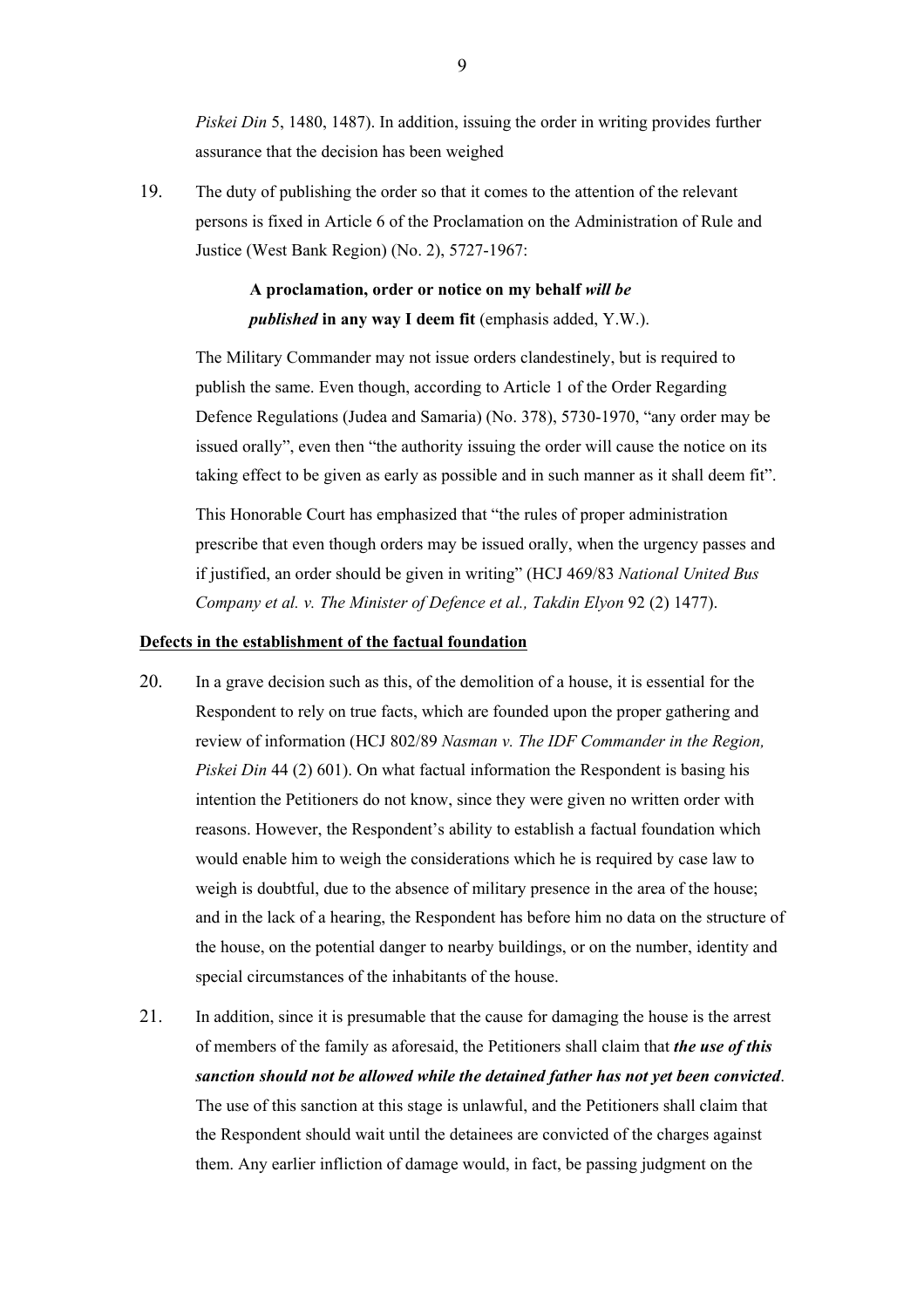suspects before they are tried, and would constitute a flagrant interference by the Respondent in the judicial discretion.

#### **Lack of factual foundation concerning the suspect**

22. The decision to demolish a house infringes the constitutional property rights of the owners of the house and the inhabitants' rights to shelter and dignity. As such, it should rely on clear, unequivocal and convincing evidence.

See: EA 2/84 *Neiman v. Chairman of the Central Elections Committee for the Tenth Knesset*, *Piskei Din* 39 (2) 225, 250.

And with regard to authorities pursuant to the Defence (Emergency) Regulations, 1945:

HCJ 159/84 *Shahin v. Commander of the IDF forces in the Gaza Region*, *Piskei Din* 39 (1) 309, 327 (deportation order against an infiltrator);

HCJ 672/87 *Atamlla et al. v. GOC Northern Command*, *Piskei Din* 42 (4) 708, 710 (restriction order pursuant to Regulation 110);

HCJ 5973/92 *The Association for Civil Rights in Israel et al. v. The Minister of Defence et al., Piskei Din* 47 (1) 267, 282 (deportation orders pursuant to Regulation 112).

And, indeed, the Respondent has relied in the past on particularly strong evidence. Thus, for instance, in HCJ 6026/94 *Nazaal et al. v. Commander of the IDF forces in Judea and Samaria, Piskei Din* 48 (5) 338, (hereinafter: the *Nazaal* affair), the identity of a suicide bomber was determined by the cumulative weight of publications on behalf of the Hamas movement, police alerts and a comparison between tissue taken from the remains of the bomber's body and blood taken from his parents (p. 343 of the judgment). A similar accumulation of evidence led the Court to determine, in HCJ 1730/96 *Sabih et al. v. Commander of the IDF forces in Judea and Samaria et al., Piskei Din* 50 (1) 353, (hereinafter: the *Sabih* affair), that "there is no reasonable doubt as to the terrorist's identity", and that "we are satisfied that the evidence held by the Respondent justified his certain conclusion" (p. 360-361 of the judgment).

*In our case, and as far as the family is aware, no direct involvement in violent saboteur activity is attributed to the detained father of the family. The Petitioners shall claim that the severity of the suspicions should be taken into account and shall claim that in their case, the severity of the suspicions does not justify demolishing an entire apartment building, and the rendering of a large number of families homeless.*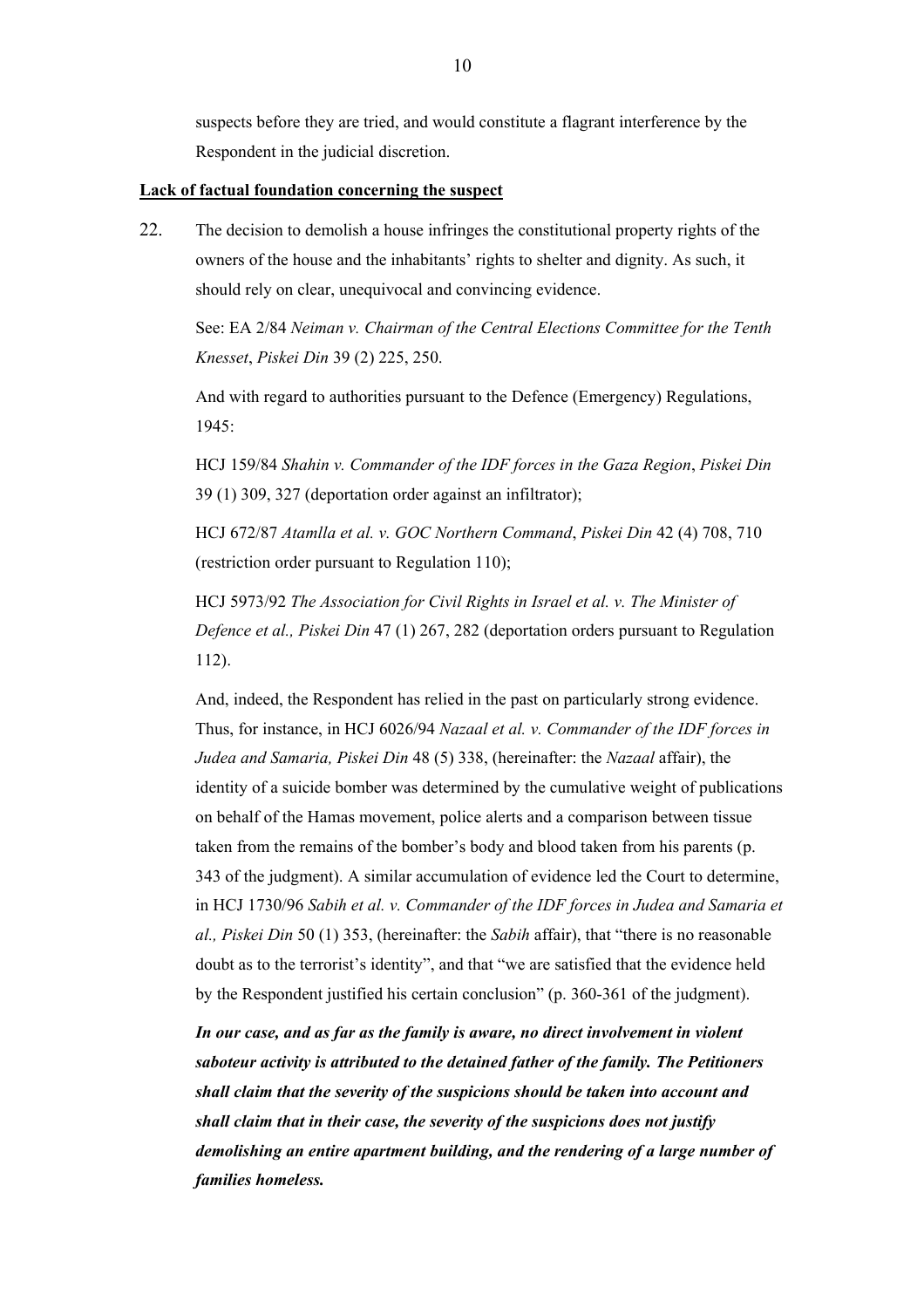23. The binding precedent is that the Respondent is required to check whether the suspect's residence may be viewed as a residential unit separate from the rest of the building, and whether it may be demolished without harming the other parts of the building. If this is not possible, sealing that unit should be considered. (The *Sabih* affair, p. 360, and see also HCJ 5510/92 *Turkeman v. GOC Central Command*, *Piskei Din* 48 (1) 217, in which the Court, in the opinion of Justice (as was his title then) Barak, ruled that the damage should be limited to the suspect's residential unit only, and since partial demolition of the structure is not possible, the less drastic measure of partial sealing of the building should suffice).

**This case concerns an apartment building with 5 separate and independent apartments, in which distinct nuclear families reside, and no permission should be given to damage the entire house, which damage should be focused, if at all, on the apartment of the suspect due to whose activity damage is sought to be inflicted on the house.** 

The Honorable Justice Cheshin's position, whereby the Respondent has no right at all to order an injury to residential units other than the residential unit attributable to the terror suspect, is also known.

See: HCJ 4772/91 *Hizran v. Commander of the IDF forces in Judea and Samaria*, *Piskei Din* 46 (2) 150; HCJ 2722/92 *Alamarin v. Commander of the IDF forces in the Gaza Strip*, *Piskei Din* 46 (3) 963 (where Justice Cheshin clarifies that the matter touches on the fundamentals of the authority, as it should be construed in the spirit of Israel's basic principles), and see the *Nazaal* Affair.

#### **Danger to neighboring buildings!!!**

24. The danger to neighboring buildings, or to parts of the building that are not designated for demolition, is at the very least a consideration which the Respondent should weigh. See on this matter, the *Sabih* affair, p. 360, and see also HCJ 5510/92 *Turkeman v. GOC Central Command*, *Piskei Din* 48 (1) 217, in which the Court, in the opinion of Justice (as was his title then) Barak, ruled that damage should be limited to the suspect's residential unit only, and since partial demolition of the structure is not possible, the less drastic measure of partial sealing of the building should suffice. The Respondent did not properly weigh the danger to nearby buildings. His intention, probably, is to order merely the demolition of the house, but the significance of executing the order is to damage also the houses of the neighbors, which the Respondent neither sought, nor is authorized, to order.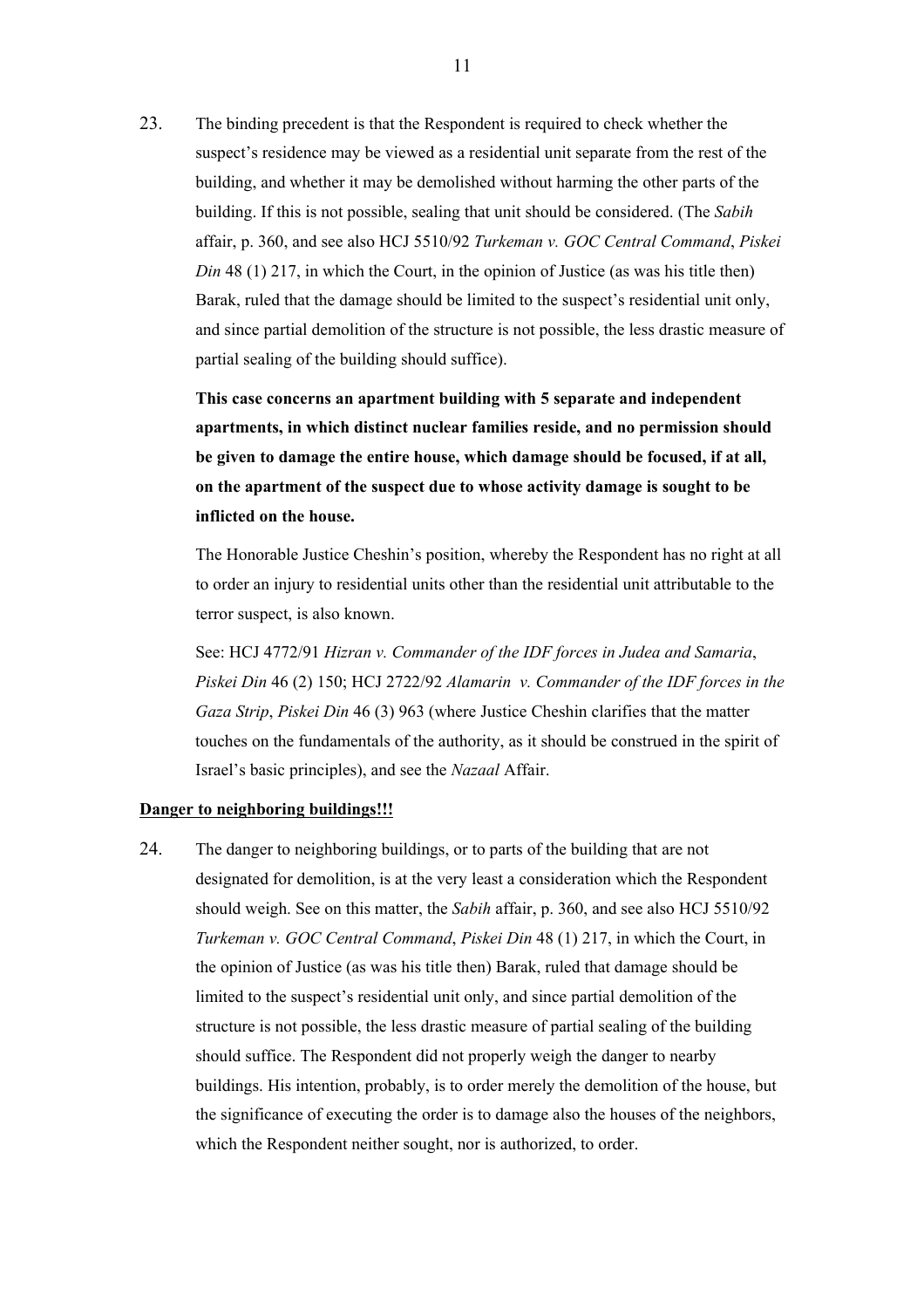In this case, as described above, there are structures that are located approximately 10 meters away from the house which is the subject matter of the petition, and damaging the house which is the subject matter of the petition may damage them too!

#### **Proportionateness**

25. Reasonableness and proportionateness are superior principles, which govern the breadth of the Respondent's discretion. Thus it is in general, and particularly so in the exercise of such irregular authority to injure innocent people through no fault of their own.

> **It is well known that the measure embedded in the provisions of Regulation 119, is sharp and severe, and should be used only after strict consideration and examination and only under special circumstances… Furthermore, Regulation 119 itself provides for various degrees of means according to severity, starting with confiscation only, through confiscation accompanied by partial and full sealing, to the demolition of the building. It is only natural that the severity of the means used by the Military Commander be related to the severity of the act that was committed by the inhabitant, and that only in special cases will the measure of demolition of the building be taken.**

> The opinion of the Honorable Justice Barak (as was his title then) in HCJ 361/82 *Chamri v. The Regional Commander of Judea and Samaria*, *Piskei Din* 36 (3) 439, 443.

In another case, the Court reviewed an order to demolish a house that was inhabited by a man who was convicted of cold-blooded murder. After determining that the authority should be exercised in accordance with the principles of relativity and proportionateness, the Court ruled, in the opinion of Justice (as was his title then) Barak:

**It appears to me that demolishing the entire building would constitute a measure that is "disproportionate" – hence also unreasonable – between the murderous behavior of Muhammad Turkeman and the suffering that will be inflicted on the elder brother's family. Under these circumstances, it appears that the**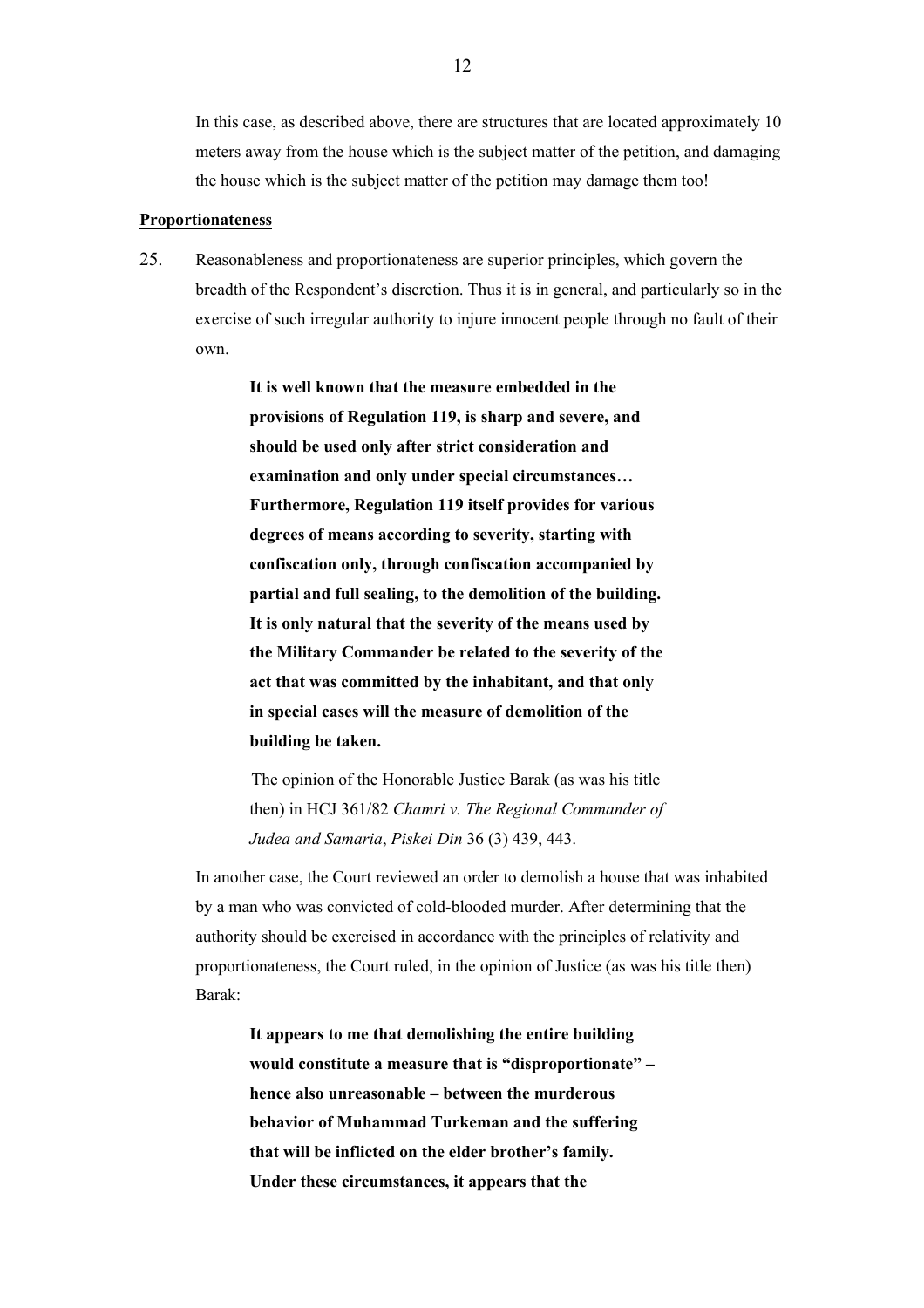**reasonable route was that which provided for partial demolition only. As we have seen, this route is impossible. Under these circumstances, the less drastic measure – which too is very severe – of partial sealing, should be employed.** 

(HCJ 5510/92 *Turkeman v. The Minister of Defence et al., Piskei Din* 48 (1) 217, 220).

And see also in the detailed opinion of Chief Justice Barak in HCJFH 2161/96 *Sharif v. Home Guard Commander*, *Piskei Din* 50 (4) 485, 490.

These statements are particularly pertinent to our case, in which no hearing was held and no essential examinations were conducted on the possible damage from the demolition of the building. Any doubt as to the scope of the terror suspect's activities, any doubt as to the scope of the injury to the inhabitants of the house and their neighbors, should operate in favor of the Petitioners. It is important to note that the father of the family has not yet been convicted, and that the activation of the sanction, if at all, should be deferred until his case is decided. Once the Respondent chose to act in conditions of uncertainty and without adequate factual basis, he must adopt a margin of caution, lest he disproportionately infringe the constitutional rights of the inhabitants of the house. The Respondent's desire to exhaust his authority should yield to the concern that under the conditions of uncertainty in which he is operating, he might disproportionately injure the property and dignity of innocent people.

- 26. In view of the urgency of the circumstances and the impossibility of meeting with the Petitioners, this petition is supported by the affidavit of the undersigned, who has maintained telephone contact with Petitioner 2.
- 27. In conclusion, one cannot ignore the political aspect attending the Respondent's actions, and it should be hoped that his genuine intentions, and [those of] the echelons on whose behalf he is acting, to bring about calmness and tranquility to the land, will also be expressed in restraint in the use of this draconian, cruel and loathsome sanction of the demolition of houses which, at least according to the Petitioners, achieves the very opposite goal and adds fuel to the fire.

On all of the foregoing grounds, the Honorable Court is moved to issue an Order Nisi and a Temporary Injunction as requested at the outset of the petition, and, after hearing the Respondent's answer, render them absolute.

Jerusalem, Today 26 May 2003,